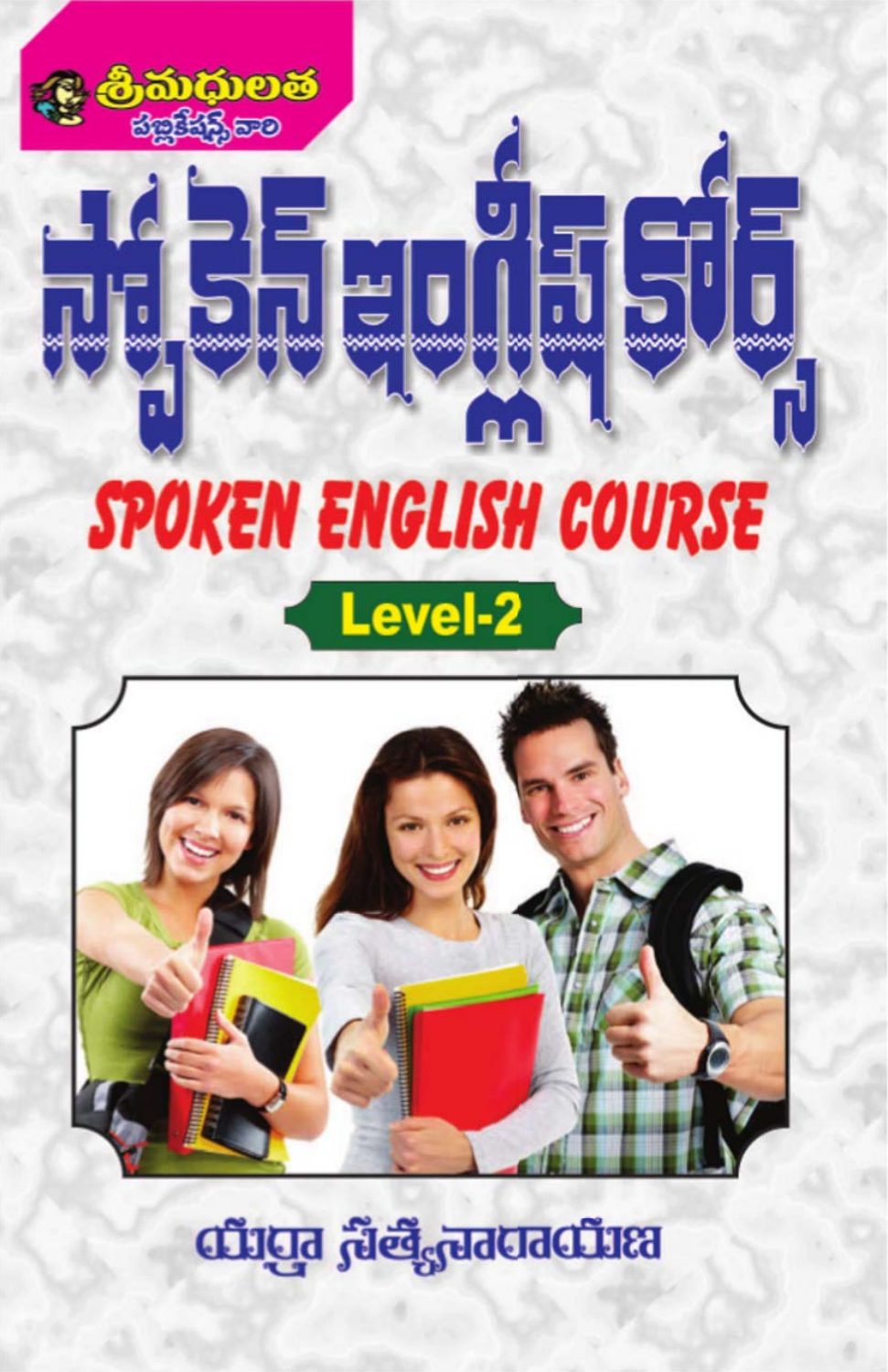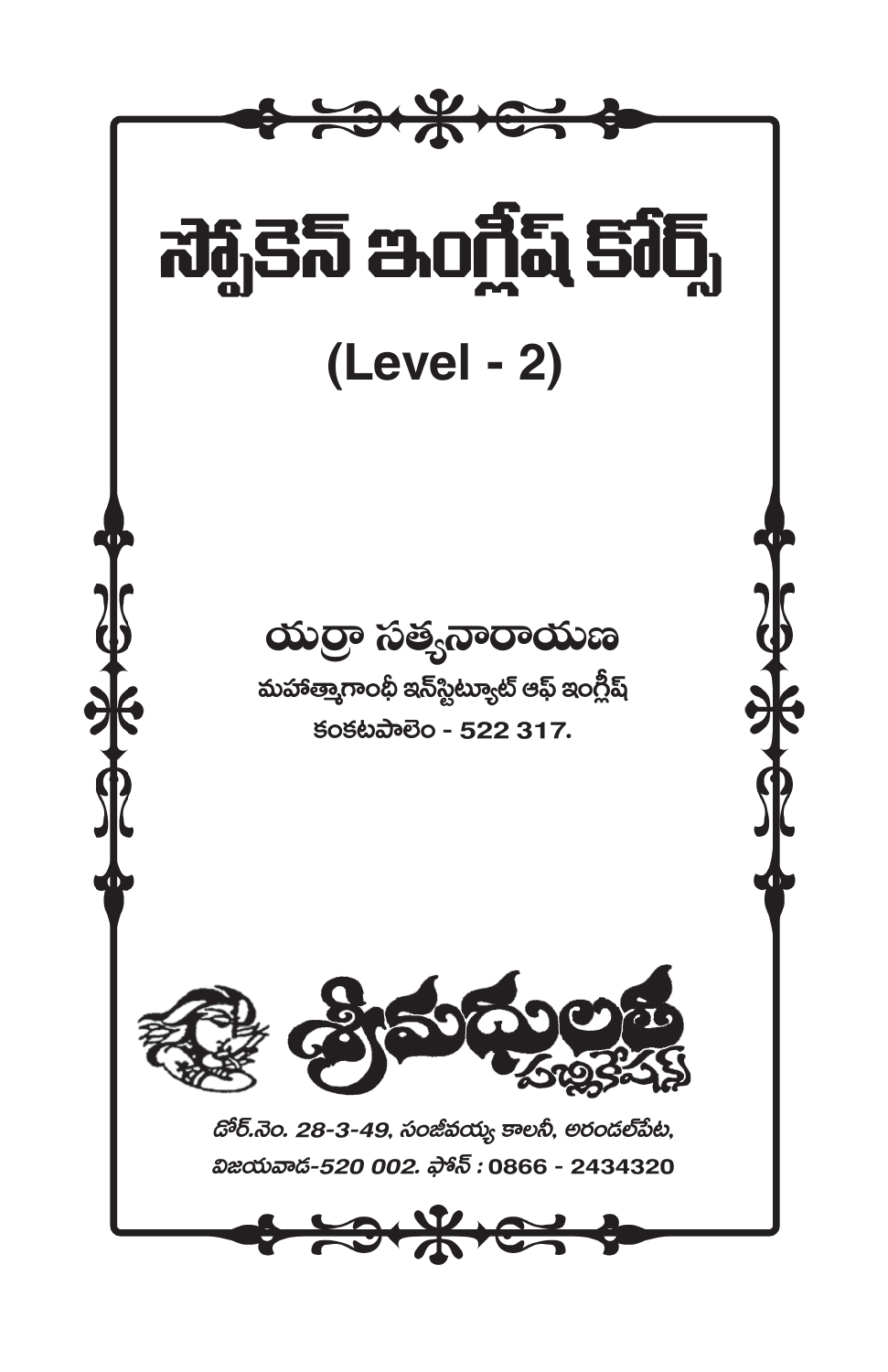#### Sree Madhulatha **SPOKEN ENGLISH COURSE** (Level - 2)

#### **YARRA SATYANARAYANA**

Mahatma Gandhi Institute of English Kankatapalem - 522 317.

© Publishers

Latest Edition : **MAY - 2015**

Price Rs. **60/-**

Cover Design : **Madhulatha Graphics**, Vijayawada-2

Printed at : **Vijayasanthi Offset Printers** VIJAYAWADA-2.

Publishers : **SREE MADHULATHA PUBLICATIONS** 28-3-49, Sanjeevaiah Colony, ARUNDELPET, VIJAYAWADA - 520 002. Ph : (Shop) (0866) 436936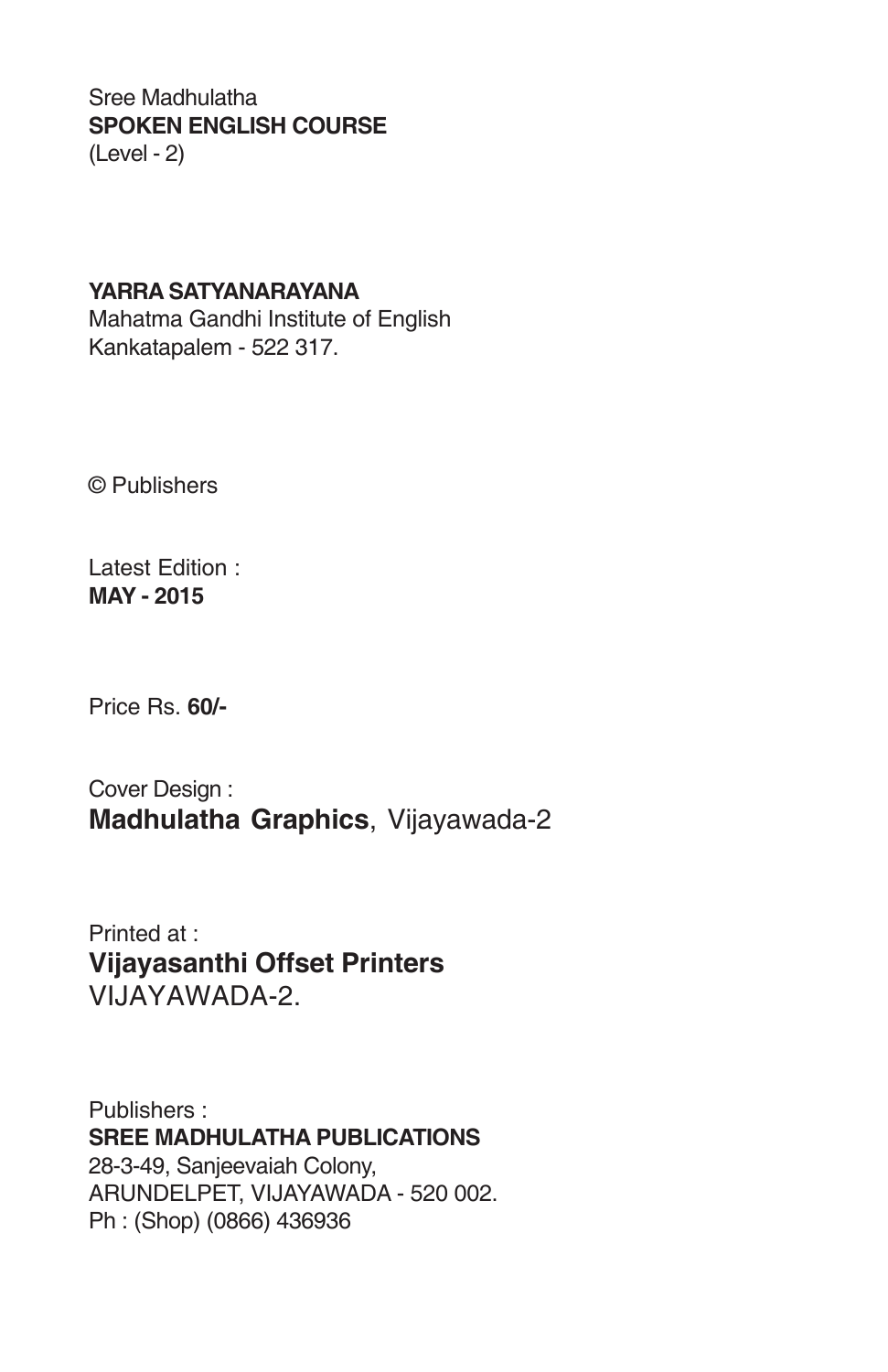### ముందుమాట

మా 'స్పోకెన్ ఇంగ్లీష్ కోర్స్లలో మీరు ఇప్పుడు లెవెల్ –2 లోకి (పవేశించారు. ఇంగ్లీష్ మాట్లాడాలనే మీ పురోభివృద్ధిలో ఇది రెండవ మెట్టు.

పునాది గట్టిగా వేసినా... తతిమ్మా కట్టడం (పారంభం కూడా పటిష్టంగా వుండాలి. లేకపోతే.... కట్టడానికి విశిష్ఠత వుండదు.

లెవెల్ – 1 మీరు బాగా సాధన చేసి మీరు బాగా నేర్చుకున్నామని మీలో ఆత్మవిశ్వాసము వుంటేనే మీరు రెండవ లెవెల్లోకి రావాలి.

అందుకు ఎంతకాలం పట్టినా పర్వాలేదు – కాలం గురించి ఆలోచిస్తే ఆతృత పెరుగుతుంది తప్పితే అసలుకిమోసం వస్తుంది. ఈ విషయాన్ని మీరు బాగా గమనించండి. ఈ లెవల్ - 2లో Adjectives (విశేషణములు) Be form Questions గురించి – కాలములు (Tense) గురించి, ఆయా కాలాలను బట్టి ఎలా మాట్లాదాలనే విషయాలను ఎన్నిటి గురించో విపులంగా వివరించడం జరిగింది.

ఇంగ్లీష్ మాట్లాడేటప్పుడు కాలాన్ని బట్టి సరైన పదాలను వాడటం ఎంతో అవసరం. నేను నిన్న వస్తాను అంటే తప్పు. నేను నిన్న వచ్చాను. అనడం కరెక్ట్. ఇలా.. కాలాన్ని బట్టి మాట్లాడే విధానాన్ని ఈ లెవెల్ – 2 లో మీరు తెలుసుకోగలరు.

మొదటి లెవెల్ కన్నా – ఈ లెవెల్ – 2 ను మీరు బాగా అభ్యసించాలి.

– పబ్లిషర్స్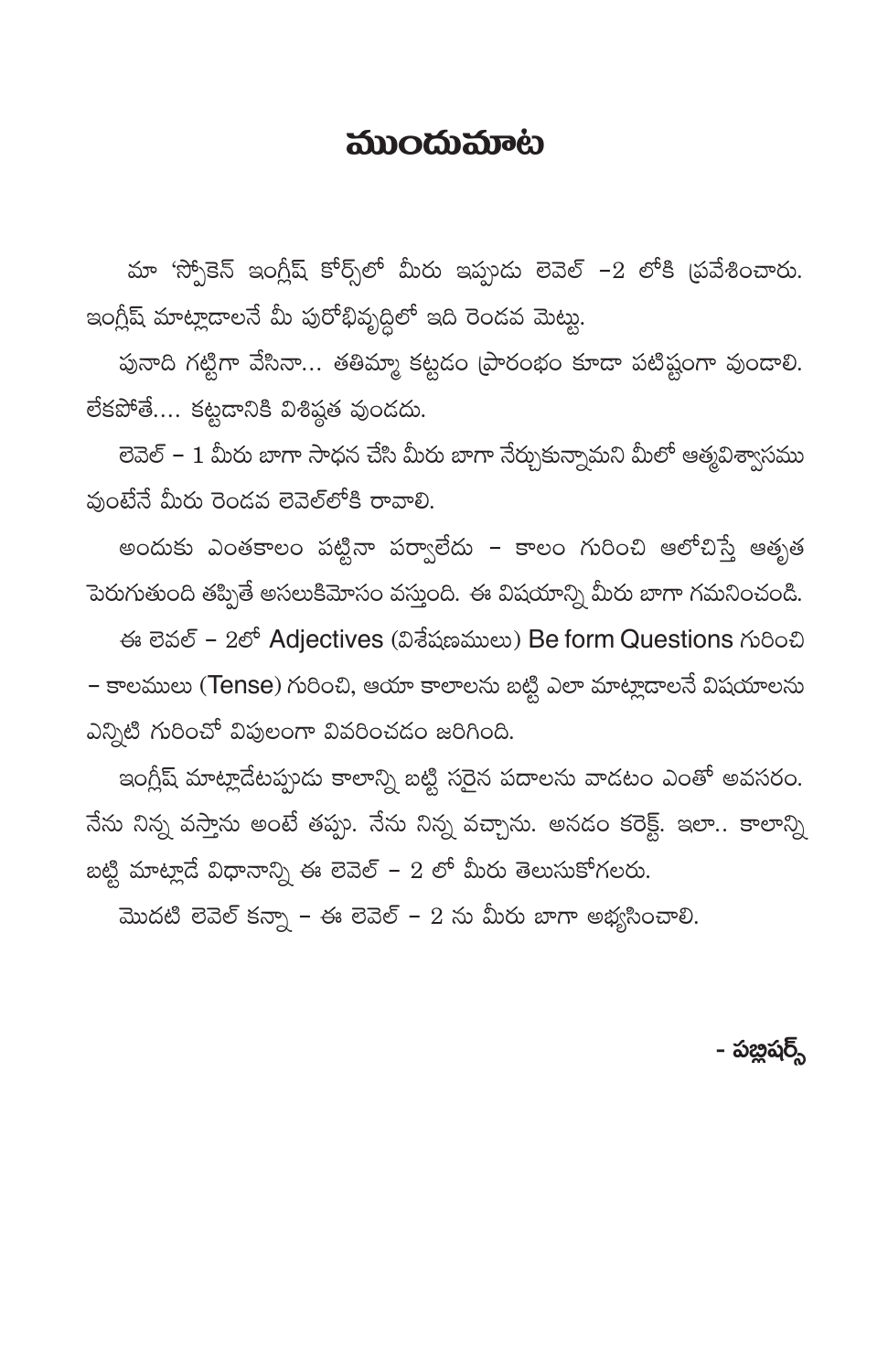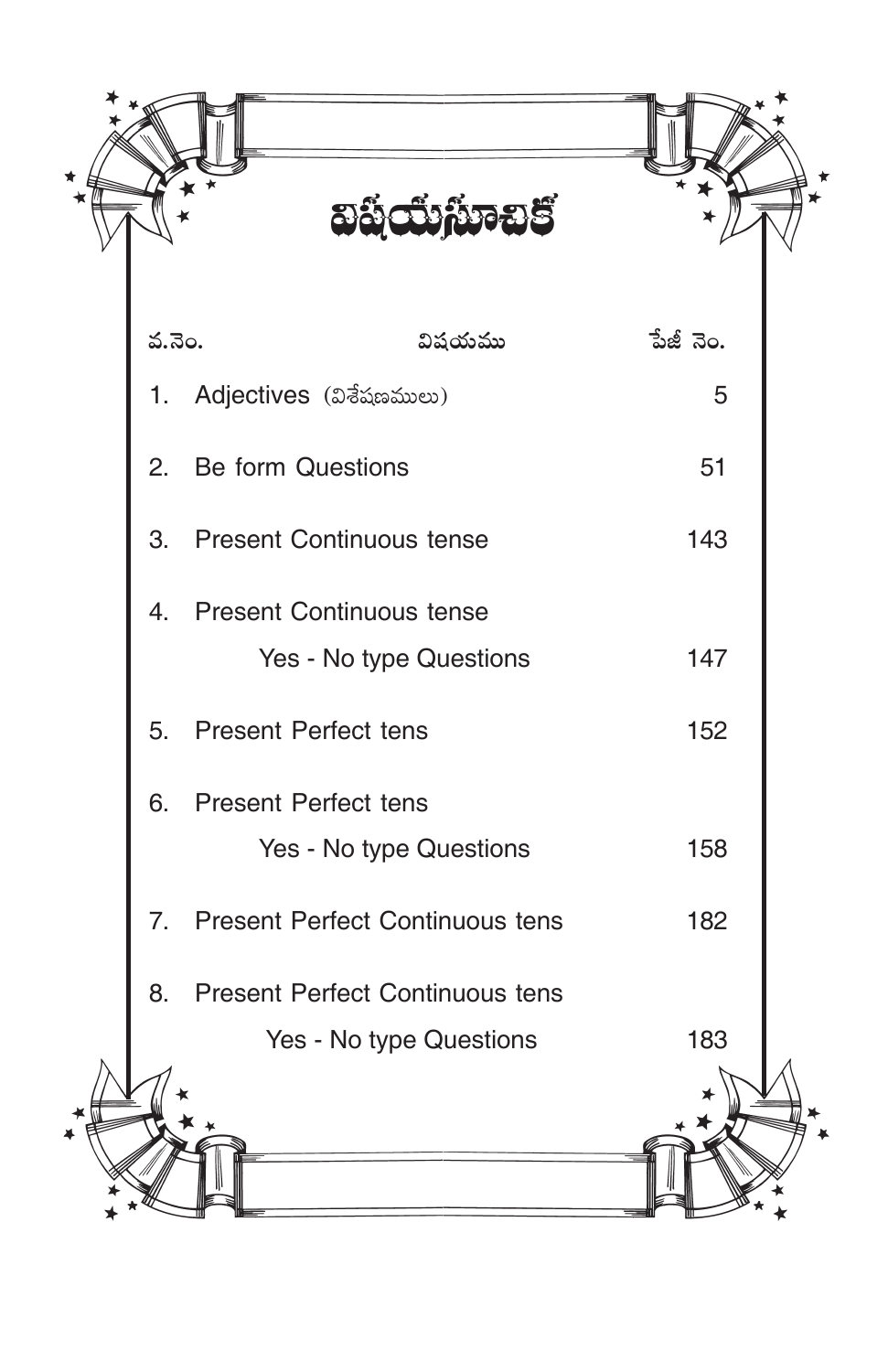## ADJECTIVES (విశేషణములు)

Adjective అంటే ఏమిటి? Noun యొక్క గుణమును, రంగును, సంఖ్యను వర్ణిస్తూ సాధారణంగా Noun నకు ముందు వచ్చే పదమును Adjective అంటారు.

Noun Phrase నిర్మాణములో Adjective పాత్ర : వాక్యనిర్మాణములో Adjective పాత్ర మరువలేనిది. ఇది తగిన Nounతో కలియడంవలన Noun Phrase (నామవాచక వాక్యభాగము) ఏర్పడుతుంది. చిన్న వాక్యమును మరింత వివరంగా పెద్ద వాక్యముగా మార్చుటకు Adjective సహాయపడుతుంది.

I have a watch (నేను ఒక గడియారమును కల్గియున్నాను)

I have an automatic gold watch (నేను ఒక ఆటోమేటిక్ బంగారు గడియారమును కల్గియున్నాను)

'lt' తో వాక్యనిర్మాణము : మన కళ్ళ ఎదుట కనపడే లేదా తెలిసిన విషయమును చెప్తుటకు It (అది, ఇది) అను Pronoun ని Noun నకు బదులు ఉపయోగించి వాక్యమును ఏర్పరచవచ్చును. అయితే వాక్యమును lt తో (పారంభించాలి.

Inflammable liquid ..... (మండే స్వభావంగల (దవం)

It is inflammable, be careful .......... (ఇది మండే స్వభావం గలది. జా(గత్ర)

ఈ చిన్న పుస్తకములో అనుదిన సంభాషణకు ఉపయోగించుటకు వీలుగా Suitable (తగిన, యుక్తమైన) Nouns తో కూడియున్న Adjectives ని Alphabetical Order లో 3 భాగములుగా ఇవ్వడం జరిగింది.

|Noun Phrase ....... తెలుగు భావం||Noun Phrase ....... తెలుగు భావం<sup>|</sup>  $$ Able doctor...........సామర్థ్యం గల డాక్టర్ Amiable girl ................... సద్దుణ బాలిక Absent minded lady....... పరధ్యాస (స్తీ Angry man ........... ..... కోపిష్టి మనిషి Accused lady .....నేరం మోపబడ్డ స్ట్రీ Apish boy ........... కోతిచేష్టల బాలుడు Acting chairman .... తాత్కాలిక ఛైర్మన్ Ardent supporter..... . గట్టి అనుచరుడు Arrant knave ......... . దుర్మార్గపు దొంగ Adopted child ................. దత్తు బిడ్డ Aggressive boy........... దుడుకు బాలుదు Astute businessmand az ವ್ಯಾವ್

స్పోకెన్ ఇంగ్లీష్ **L-2** 

Agricultural labour......వ్యవసాయకూలి

Attentive audience అసక్తిగల (పేక్షకులు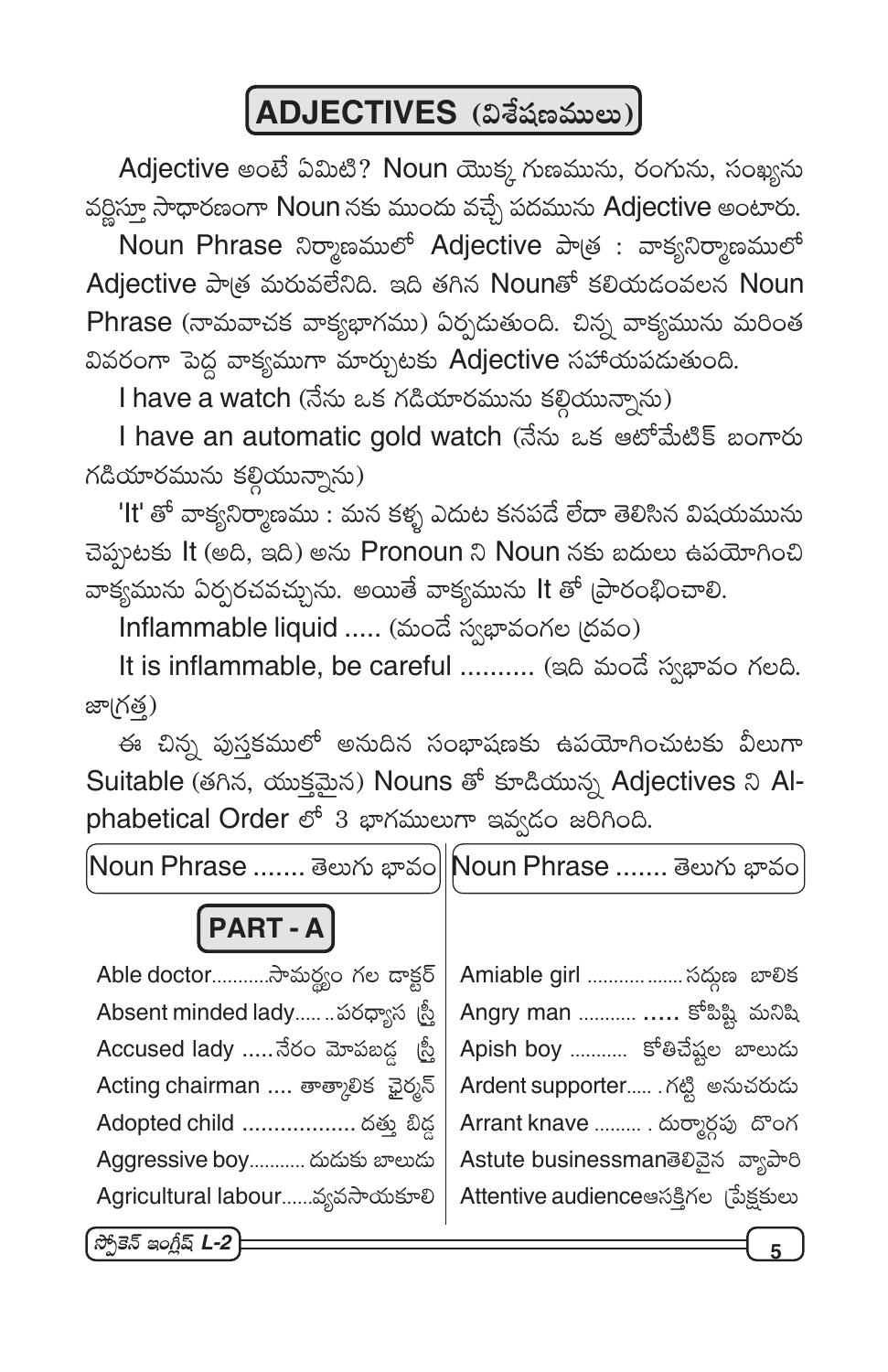| Attractive boy  ఆకర్వించే బాలుడు        | Contemporary poets                      |
|-----------------------------------------|-----------------------------------------|
| Back bencher……… వెనుక బెంచీవాడు         | సమకాలీన కవులు                           |
| Bad boy   చెడ్డ బాలుడు                  | Contented person. తృప్తి చెందిన వ్యక్తి |
| Bandy legged man దొడ్డికాళ్ళ మనిషి      | Correct person  సరైన వ్యక్తి            |
| Beloved wife   క్రియమైన భార్య           | Courageous boy ధైర్యంగల బాలుడు          |
| Blear eyed boy  కలిగిన కండ్లు           | Crafty businessman  నైపుణ్యం            |
| గల బాలుదు                               | గల వ్యాపారి                             |
| Blind person ……… …కళ్ళులేని వ్యక్తి     | Damnable person  హీనమైన  వ్యక్తి        |
| Blushing girl …  బిడియపడే అమ్మాయి       | Dapper child  అందమైన బిడ్డ              |
| Bold woman  సాహస <u>స్ర్</u> రీ         |                                         |
| Bony womanఎముకలతో కూడిన ట్రీ            | Daring person  తెగించిన  వ్యక్తి        |
| Boorish person ………… మొరటు  వ్యక్తి      | Deaf man చెవిటి మనిషి                   |
| Bosom friend  ఆప్త మిత్రుడు             | Dear father  ట్రియమైన తండ్రి            |
| Brainless man బుద్ధిలేని మనిషి          | Deceased brother  మరణించిన              |
| Brisk walkerచురుకుగా నడిచేవాదు          | సోదరుడు                                 |
| Budding writer ……. వృద్ధిలోకి  వస్తున్న | Dependable person. ….నమ్మదగ్గ వ్యక్తి   |
| రచయిత                                   | Devout follower అంకితమైన                |
| Bumptious doctor  గర్వంగల               | అనుచరుడు                                |
|                                         | Dexterous workers …… నైపుణ్యంగల         |
| Busy person తీరికలేని వ్యక్తి           |                                         |
| Buxom boy  సొగసైన  బాలుడు               | Different areas  వివిధ (ప్రదేశాలు       |
| Capable administrator                   | Dishonest person  నీతిలేని వ్యక్తి      |
| సమర్దదైన నిర్వాహకుడు                    | Distant relative దూరపు చుట్టం           |
| Casual workers  దినసరి పనివారు          | Distinguished lawyer. తసిద్ధ            |
| Celebrated lawyer (పసిద్ధ లాయర్         | న్యాయవాది                               |
| Certain person  ఫలానా వ్యక్తి           | Down trodden people . అణగదొక్క          |
| Chubby child అతి చక్కని బిడ్డ           | బడ్డ 'ప్రజలు                            |
| Clever boy  తెలివైన బాలుడు              | Drowsy manమత్తులోనున్న మనిషి            |
| Close friend  సన్నిహిత మిత్రుడు         | Dull boy  మొద్దు బాలుడు                 |
| Complaisant friend  కుషీనిచ్చే          | Dumb boy  మూగ బాలుడు                    |
| మిత్రుడు                                |                                         |
| 6                                       | (యర్రా సత్యనారాయణ)                      |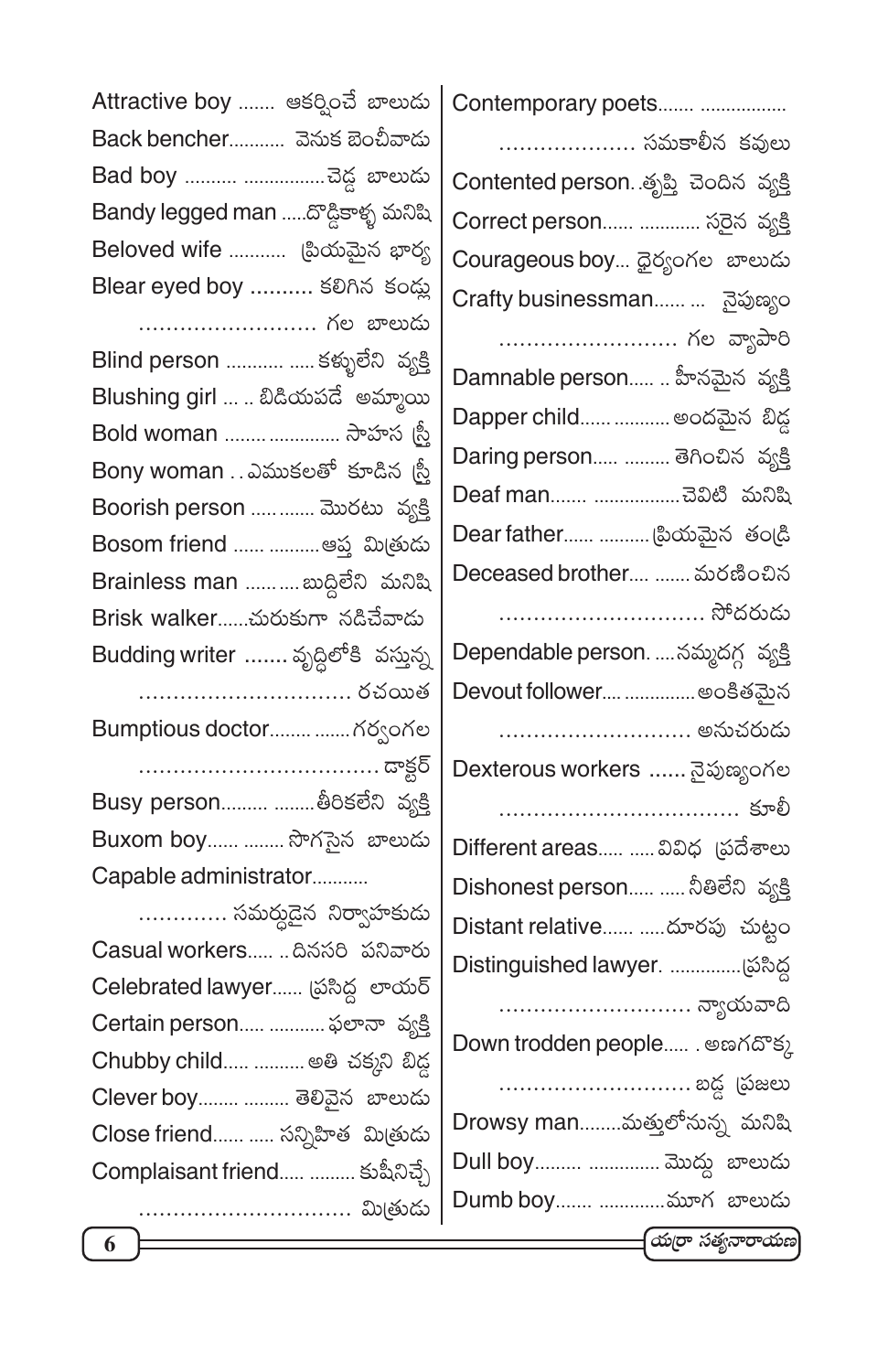Forlorn child...... ............ విడవబడ్డ బిడ్డ Fretful lady...... .... చిరబిరలాదే యువతి Garrulous lady .. అతివాగుడు యువతి Ghastly woman..............భయంకర (స్త్రీ Grasping lady... .... పేరాశగల యువతి Haggard man..... . సోలిపోయిన మనిషి Handsome lady.... అందమైన యువతి Head strong replier....... . తలబిరుసైన ................ సమాధాన మిచ్చేవాడు Hafty lady....... ......... దృఢమైన యువతి Heterogenous population..... ........... ................. వైవిధ్యంగల జనాభా Honest boy..... . నిజాయితీగల బాలుడు Honorary president.. గౌరవ అధ్యక్షుడు Honourable man... గౌరవనీయ మనిషి Hospitable woman....ఆదరించెడి (స్త్రీ Identical twins...... . ఏకరూప కవలలు Illegitimate child. అక్రమసంబంధ బిడ్డ llliterate woman................. నిరక్షర & Impertinent boy.... సభ్యతలేని బాలుడు Implacable enemy.... ................... .................... శాంతిపర్నలేని శ(తువు Imposing lady మంచి సౌష్టవంగల వనిత Impotent boy.. లైంగిక శక్తిలేని బాలుడు

Imprudent man.... అవివేకమైన మనిషి Imprudent boy.... .... దురుసైన బాలుదు hservice candidate...... ........ (పభుత్వ ....................... సేవలోని అభ్యర్ధి

Inaccessible person.. ಅಂದುಬ್*ಟು*ಲ್ ................................. లేని వ్యక్తి

Dutiful officer........ ......కార్యదక్ష ఆఫీసరు Dynamic person....... ..... చురుకైన వ్యక్తి Early riser......... పెందలకడనే లేచువాడు Effete young man........ ...... చైతన్యంలేని ............................... యువకుడు

Efficient worker.............సమర్ధవంతమైన ................................. పనివాడు

Elder brother.... ... పెద్ద సోదరుడు (అన్న) Elegant lady........... .... సొగసైన యువతి Eligible candidate....... ... అరుడైన వ్యక్తి Eloquent speaker....... వాగ్గాటిగల వ్యక్తి Eminent doctor............... స్రసిద్ధ వైద్యుడు Enterprising lady... ... చురుకైన యువతి Enthusiastic admirers....... ........... ad

............................ అభిమానులు Enviable girl....................కోరదగ్గ బాలిక Errant husband...... ..... గాలికితిరిగే భర్త Evergreen hero.... ...... నిత్యశోభిత హీరో Excutive officer. కార్యనిర్వహణ అధికారి Experienced man.అనుభవంగల మనిషి Faithful follower..విశ్వసీయ అనుచరుడు Farsighted person...దూరదృష్టిగల వ్యక్తి Favourite actor............. ఇష్టమైన నటుడు Fickle minded women...................

.......................... స్థిరచిత్తంలేని 'స్త్రీ Fiery man.......... ........... ఉగ్రమైన మనిషి Fifteen boys... పదిహేనుమంది బాలురు Floating population..... .. సంచార జనం Fluent speaker....... ...... వాగ్గాటిగల వక్త

స్పోకెన్ ఇంగ్లీష్  $L$ -2  $\rceil$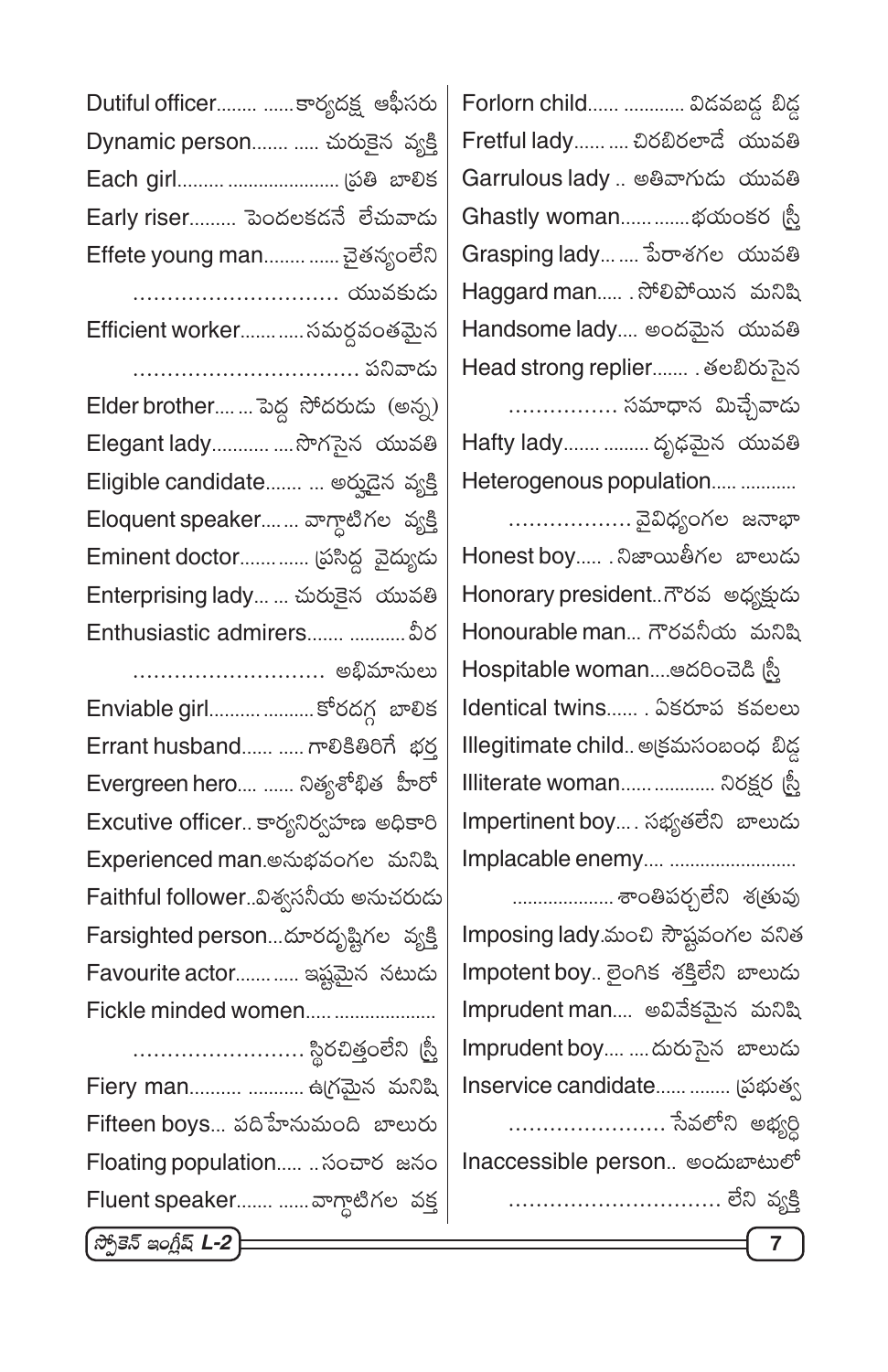| <mark>Law-abiding citizens</mark> చట్టాన్ని   |  |
|-----------------------------------------------|--|
| గౌరవించే పౌరులు                               |  |
| <mark>Lawful heirs</mark> చట్టబద్ధ  వారసులు   |  |
| <mark>Lazy boy</mark> సోమరి బాలుదు            |  |
| Lean woman  సన్నని ట్రీ                       |  |
| Lecherous girl  అధిక కామ బాలిక                |  |
| Legal adviser న్యాయ సలహాదారు                  |  |
| Lagendary heroకాల్పనిక కథల హీరో               |  |
| Liberal giver దాతృత్వ దానకర్త                 |  |
| <mark>Local candidate</mark> ဆြာဝမ်ီထ် ဗဆ္နရွ |  |
| <mark>Lonely man</mark> ఒంటరి మనిషి           |  |
| Loquacious lady……  అతివాగుడు 'స్రీ            |  |
| Lousy fellow  కొరగాని వ్యక్తి                 |  |
| Loyal servant విశ్వాస ేసవకుడు                 |  |
| Lucky boy  అదృష్టంగల బాలుడు                   |  |
| Luke worm supporters  ఉదాసీన                  |  |
| అభిమానులు                                     |  |

Lusty lady......... ........ బలిష్టమైన వనిత Malarial patient........ మలేరియా రోగి Manual labour.చేతితో పనిచేసే కూలీలు Many workers .. చాలమంది పనివారు Matchless leaderఅపురూప నాయకుడు Maternal uncle....... ...........మేనమామ Mercenary leader. . జీతపు నాయకుడు Meritorious student..... ...... (పతిభగల

.................................... విద్యార్థి Military rulers..... ....... సైనిక పాలకులు Misbegotten child...... ..... అ(కమ బిడ్డ Missing girl.......... తప్పిపోయిన బాలిక

కూరీలు

lnactive participant... ... ఉత్సాహంలేని .................................... [పేక్షకుడు Inetentive audience........ ..... ధ్యాసలేని Incorruptible officerನಿజాయితీ అధికారి Indefatigable workers...... ......... (శమ ................... తెలియని కూలీలు Independent candidate... ... స్వతంత్ర ..................................... అభ్యర్థి Indigentpeople...... ... నిరుపేద (పజలు Indigent passenger....... ......... ఆ(గహ .......................... (పయాణీకుడు Indomitable force. ಜಯಂಕ್ಷಲಿ ನನ್ನೊಂ Inefficient workers. ......... నైపుణ్యంలేని ................................ కూలీలు Influential person.... పరపతి లేని వ్యక్తి lnnocent girl.......... .. అమాయక బాలిక Insincere magicianకుటిల మాంత్రికుడు Insubordinate worker.. అವಿಧೆಯ కూలి Intimate friend ...... సన్నిహిత మి(తుడు Intractable lady. ... హద్దలుదాటే వనిత Inverterate smoker...... ............... తీమ ......................... ధూమపానుడు Irate mob........ .................. සි(යිඡු గుంపు Jesting enemy... . పరిహసించే శ(తువు Jubilant crowd... ఉత్సాహభరిత గుంపు Kind hearted boy .......... జాలిహృదయ ........................ బాలుదు lame beggar......... .... కుంటి బిచ్చగాడు Landless labourers.... ....... భూమిలేని

యర్రా సత్యనారాయణ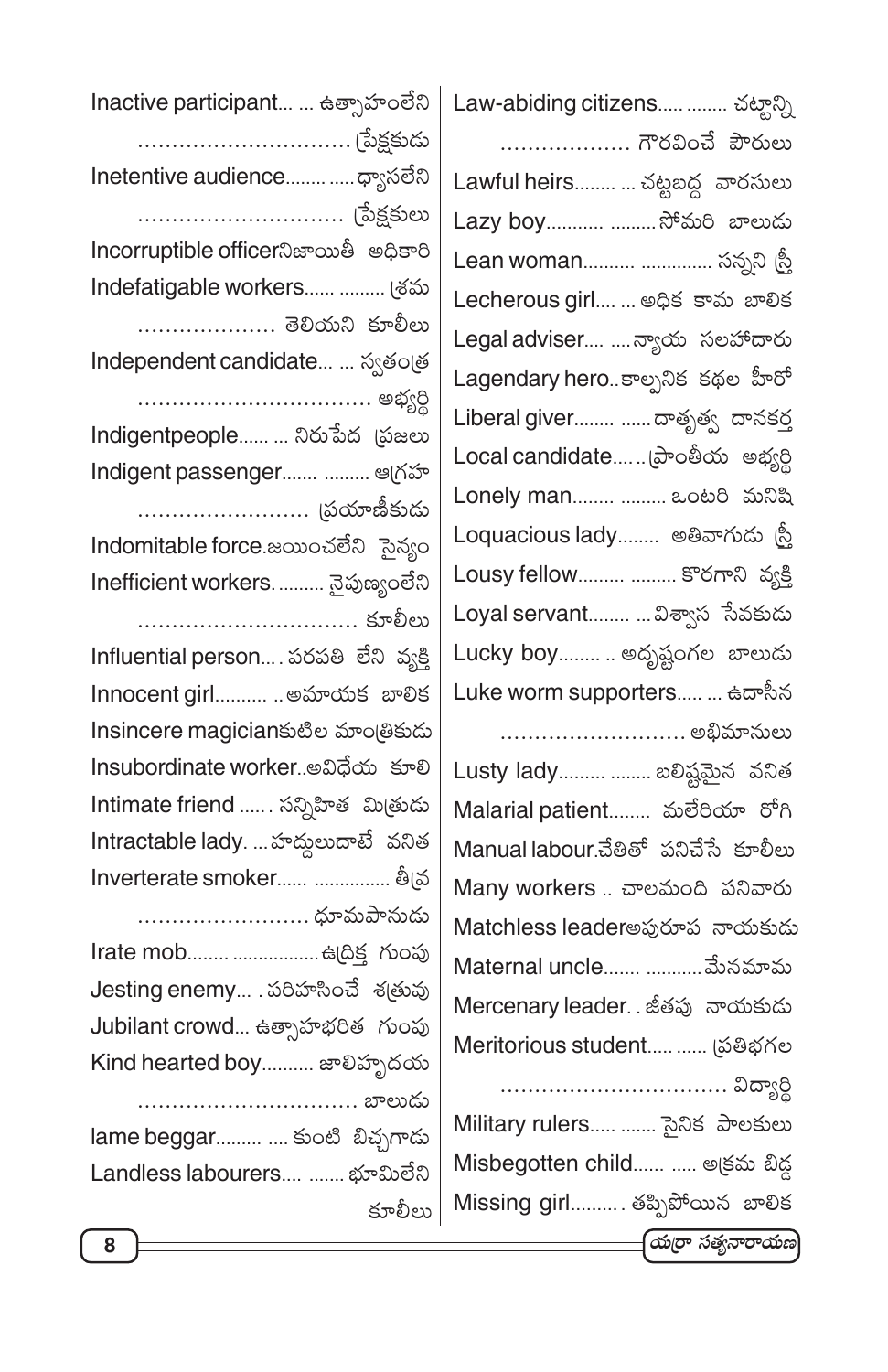| Moody man  స్థితిమారే మనిషి                  | Prolific writer  అధికంగా  వాసే కవి       |
|----------------------------------------------|------------------------------------------|
| Naughty boy అల్లరి బాలుదు                    | Promising actors  వృద్ధి చెందగల          |
| Notable artiste ప్రసిద్ధ కళాకారుడు           | నటుదు                                    |
| <mark>Noted lawyer</mark> చ్రసిద్ధ న్యాయవాది | Prudent steward  జాగ్రత్తగల              |
| Notorious criminal .డ్రముఖ నేరస్థుడు         | పర్యవేక్షకుడు                            |
| Obedient boy………  విధేయుడైన బాలుడు            | Qualified teacher  సుశిక్షిత             |
| Observant lady…… నిశ్చితదృష్టిగల వనిత        | ఉపాధ్యాయుడు                              |
| Old man  ముసలి మనిషి                         | Rabid leader తీ[వభావాల నాయకుడు           |
| Only child ఏకైక బిడ్డ                        | Redundant labour ఎక్కువైన  కూలీలు        |
| Orderly crowd……… క్రమశిక్షణా  గుంపు          | Renowned economist  ప్రసిద్ధ             |
| Ordinary manసామాన్య మానవుడు                  | ఆర్గికవేత్త                              |
| Other man  వేరొక  మనిషి                      | Repentant criminal  పశ్చాత్తాపం          |
| Out going president  పదవీవిరమణ               | చెందిన నేరస్శుడు                         |
| చేస్తున్న అధ్యక్షుడు                         | Respectable family .గౌరవనీయ              |
| Over grown girl అధికంగా ెపెరిగిన             | కుటుంబం                                  |
| బాలిక                                        | Responsible person.బాధ్యతగల వ్యక్తి      |
| Peculiar person  వింతైన  మనిషి               | Retired clerkపదవీ విరమణచేసిన క్లర్క్     |
| Perfect man  ఖచ్చితమైన  మనిషి                | Rickety woman…… … కీళ్ళపట్టులేని 'స్ర్తీ |
| Permanent employer శాశ్వత ఉద్యోగి            | Roliking boyకోలాహలంగా  తిరిగే            |
| Petty officer  చిన్న అధికారి                 | బాలుడు                                   |
| Plain spoken man  ఖచ్చితంగా                  | Roofless beggarsనీడలేని బిక్షకులు        |
| మాట్లాదే మనిషి                               | Royal family గొప్ప  కుటుంబం              |
| Polite girl అణుకువగల బాలిక                   | Seasonal statesman  పరిణిత               |
| Political leader రాజకీయ నాయకుడు              | నాయకుడు                                  |
| Popular writer  డ్రసిద్ధ కవి                 | Second son రెండవ కుమారుడు                |
| Pregnant woman గర్భంతోనున్న  ట్రీ            | Select candidates ఎంచుకున్న              |
| Pretty girl  అందమైన బాలిక                    | అభ్యర్శలు                                |
| Probationary officer   శిక్షణలోనున్న         | Sick man  జబ్బు మనిషి                    |
|                                              | Skew eyed girl . మెల్లకన్ను బాలిక        |
| Prodigal son  దుర్వ్యయపర్చే  కొదుకు          | Skilled worker. నైపుణ్యంగల పనివాడు       |
| ( స్పోకెన్ ఇంగ్లీష్ <b>L-2</b>               | 9                                        |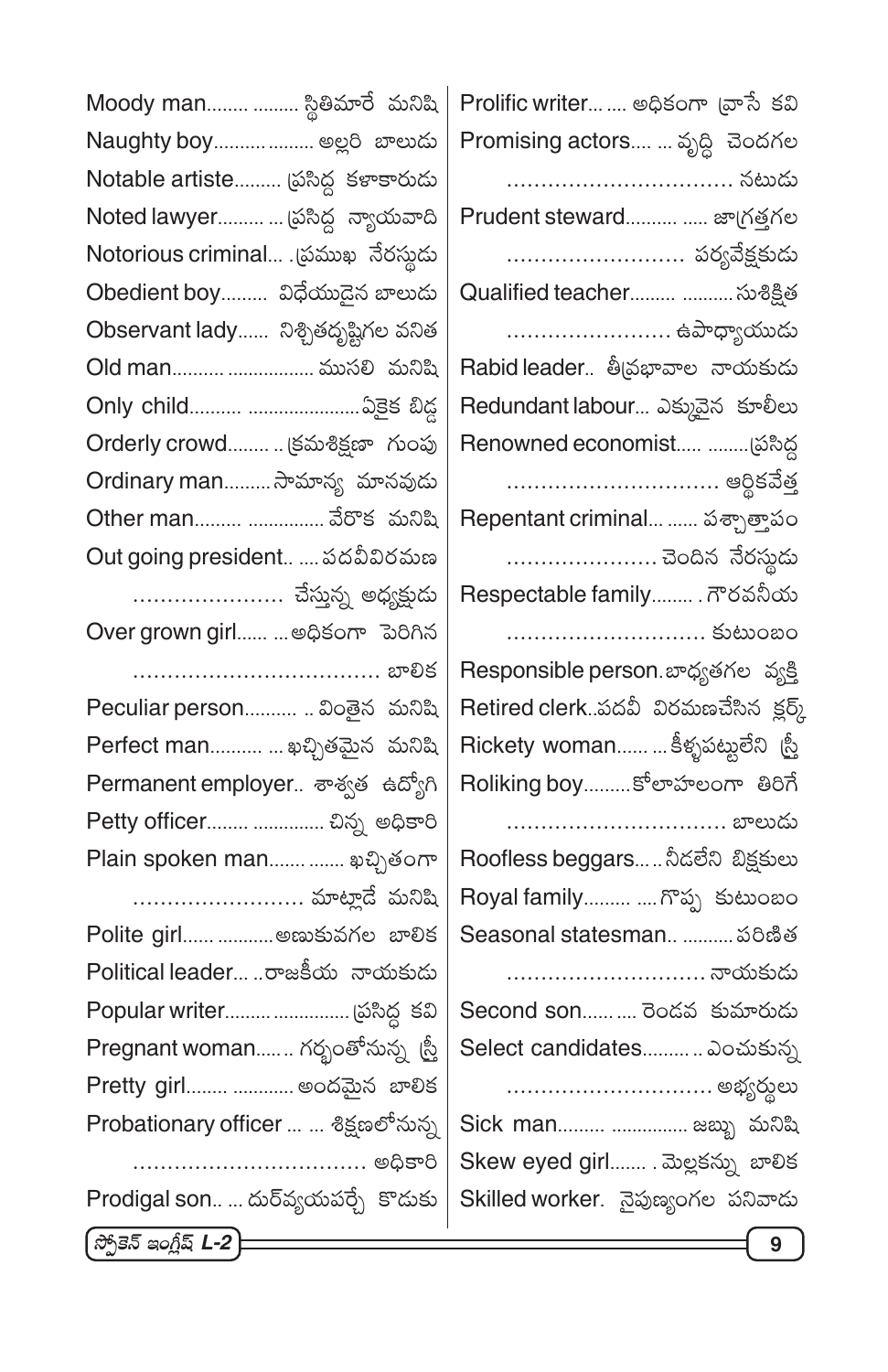| Slim girl  నాజూకైన బాలిక                    | Unfailing friend  గొప్ప మిత్రుడు      |
|---------------------------------------------|---------------------------------------|
| Slimytongued girl నోరుజారే బాలిక            | Unfamiliar faces బాగా తెలియని         |
|                                             |                                       |
| Slippery woman……… ……ఉచ్చనీచము               | ముఖాలు                                |
| లెరుగని ౹స్టీ                               | Unidentified gunman  గుర్తించలేని     |
| Smart lady ఆకర్వణీయ వనిత                    | తుపాకీ మనిషి                          |
| Snubnosed man.చట్టిముక్కు గల మనిషి          | Unqualified teacher శిక్షణలేని టీచర్  |
| Soft headed student.తెలివిలేని విద్యార్థి   | Unrelenting personకర్కశమైన వ్యక్తి    |
| Sonsy boy  చలాకీ బాలుడు                     | Unruly mob అదుపులోలేని గుంపు          |
| Soppy lady మూఢాచార వనిత                     | Unskilled workers.నైపుణ్యంలేని కూలీలు |
| <b>Staunch friend</b> విశ్వసనీయ స్నేహితుడు  | Unsophisticated person. సాత్వికమైన    |
| Straight forward person  ముక్కు             |                                       |
| సూటిగా పోయే వ్యక్తి                         | Useless fellow   కొరగాని వ్యక్తి      |
| Strong man  బలమైన  మనిషి                    | Valiant person  ధైర్యంగల వ్యక్తి      |
| <b>S</b> tupid girl  బుద్దిలేని బాలిక       | Venerable man.గౌరవనీయమైన మనిషి        |
| Suitable person తగిన వ్యక్తి                | Vernacular poet (పాంతీయభాషా కవి       |
| Talented person…… . నైపుణ్యంగల  వ్యక్తి     | Very man  అదే మనిషి                   |
| Talkative girl  వాగుడు  పిల్ల               | Vivacious girl నవనవలాడే బాలిక         |
| Timid fellow……………………… పిరికి వ్యక్తి        | Vociferous crowdచప్పట్లు కొట్టే గుంపు |
| Titular ruler నామక పాలకుడు                  | Voracious eater ఆబగా తినేవాదు         |
| Troublesome boy.ఇబ్బంది పెట్టె బాలుడు       | Warmblooded youth.  ఉఁదేకంగల          |
| <mark>Tried nurse</mark> నమ్మదగ్గ దాది      | యువత                                  |
| Turbulent mob…. అదుపు తప్పిన గుంపు          | Warmhearted person. అదరించే వ్యక్తి   |
| Twofaced person అపనమ్మకపు వ్యక్తి           | weak lady………. బలహీనమైన  యువతి         |
| Uncrowned prince పట్టాభిషేకం కాని           | Wealthy man ధనవంతుడైన మనిషి           |
| రాకుమారుడు                                  | weedy girl బక్కగానున్న బాలిక          |
| Underfed child. తిండి సరిగ్గా పెట్టని బిడ్డ | well couducted lady మంచి (పవర్తన      |
| Underprivileged classes . అల్పహక్కుల        | గల యువతి                              |
| వర్గాలు                                     | wellgrounded worker .డ్రజ్ఞగల కూలీ    |
| Undesirable friend  అభ్యంతరకర               | Well informed S.Iబాగా తెలుసుకున్న     |
| మిత్రుడు                                    | ఎస్.ఐ                                 |
| $1$ 10 $\pm$                                |                                       |

a Ŀ مي.<br>ح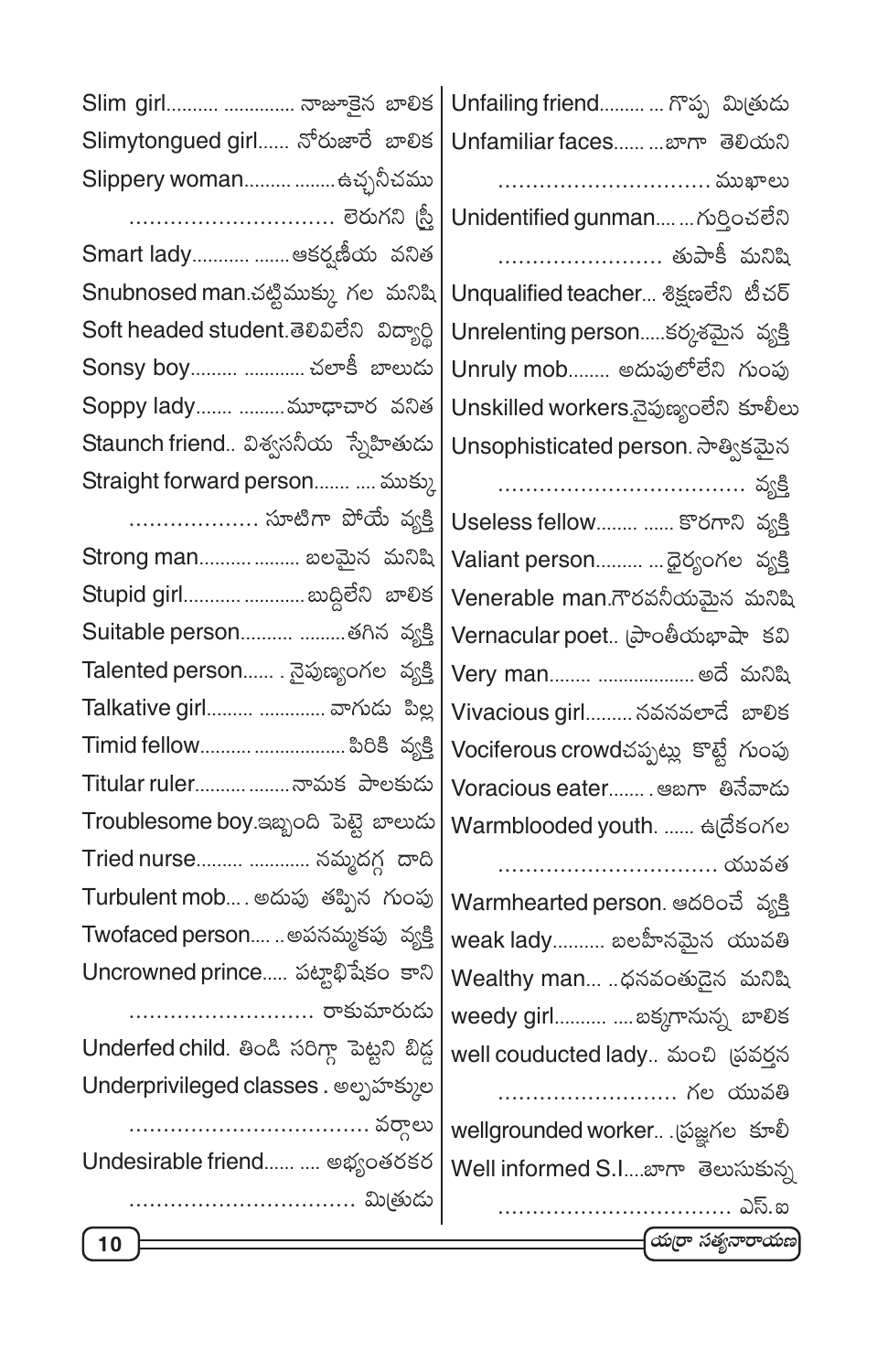Poisonous snake... విషపూరిత పాము Polar bear........ .... ధృవ బ్రాంత ఎలుగు Venomous snake... విషపూరిత పాము Wild animal .... ............ క్రూర జంతువు Wily fox ......... ........... జిత్తులమారి నక్క

## **PART - C**

| ్లుడు      | Abdominal pains . ఉదరనొప్పులు       |
|------------|-------------------------------------|
| ్ష వ్యక్తి | Adject behaviour  నీచ (పవర్తన       |
| ాలుడు      | Adnormal conditionsఅసాధారణ          |
| మనిషి      | పరిస్థితులు                         |
| నకుడు      | Abominable weatherఅసహ్య             |
|            | వాతావరణము                           |
|            | Abortive rebellion  నిష్పల          |
| ప చర       | తిరుగుబాటు                          |
| ుతువు      | Above-mentioned rule                |
| ಒಂಪ        | పైనుదహరించ బడ్డ నియమం               |
| సవులు      | Abrupt turns  ఆకస్మిక మలుపులు       |
| కెడుత)     | Absolute promise సంపూర్ణ వాగ్దానం   |
| గుర్రం     | Absorbable capacity…… … పీల్చగల్గిన |
| ంహం        | సామర్థ్యం                           |
| ాహార       | Absorbent cotton ……  పీల్చెడు  దూది |
| ుతువు      | Abstemious meal  మిత భోజనము         |
| సవులు      | Abstergent powder  పరిశుభ్రము       |
| ంతువు      |                                     |
| ౦తువు      | Absurd suggestion అనుచిత సూచన       |
| ంతువు      | Abundant proof అధికమైన నిదర్శన      |
| పక్షులు    | Abusive language దూషించెడు భాష      |
| ర పక్షి    | Abysmal ignorance  అమితమైన          |
| స్టభక్షక   | అజ్ఞానం                             |
| ుతువు      | Academic year విద్యాసంవత్సరం        |
|            |                                     |

| Well known person త్రసిద్ధ వ్యక్తి    |
|---------------------------------------|
| White collared employee.  నీటైన       |
|                                       |
| White livered person . పిరికి వ్యక్తి |
| Wilful lady  మొండి యువతి              |
| Wise person  తెలివైన వ్యక్తి          |
| Woodenheaded boy  మందమతిగల            |

Worst fellow.......... .................... ap Worthless boy ..... .... పనికిరాని బ Worthy man..... .... సామర్థ్యంగల 

### **PART - B**

| Amphibious animalఉభయ చర              |  |
|--------------------------------------|--|
| జంతువు                               |  |
| Arabian camel అరేబియా  ఒంటె          |  |
| Arborial amimals వృక్ష జంతువులు      |  |
| (ఉడుత)                               |  |
| Bay horse   కొంచం ఎర్రని గుర్రం      |  |
| Caged lion .బోనులో పెట్టిన సింహం     |  |
| Carnivorous animal మాంసాహార          |  |
| జంతువు                               |  |
| Distinct animals. స్పష్టమైన జంతువులు |  |
| Extinct animal విలుష జంతువు          |  |
| Ferocious animal (కూర జంతువు         |  |
| Limbless animal అంగరహిత జంతువు       |  |
| Migratory birds….  వలసపోయే  పక్షులు  |  |
| Nocturnal bird  నిశాచర పక్షి         |  |
| Omnivorous animal  సర్వభక్షక         |  |
|                                      |  |

స్సోకెన్ ఇంగీష్ L-2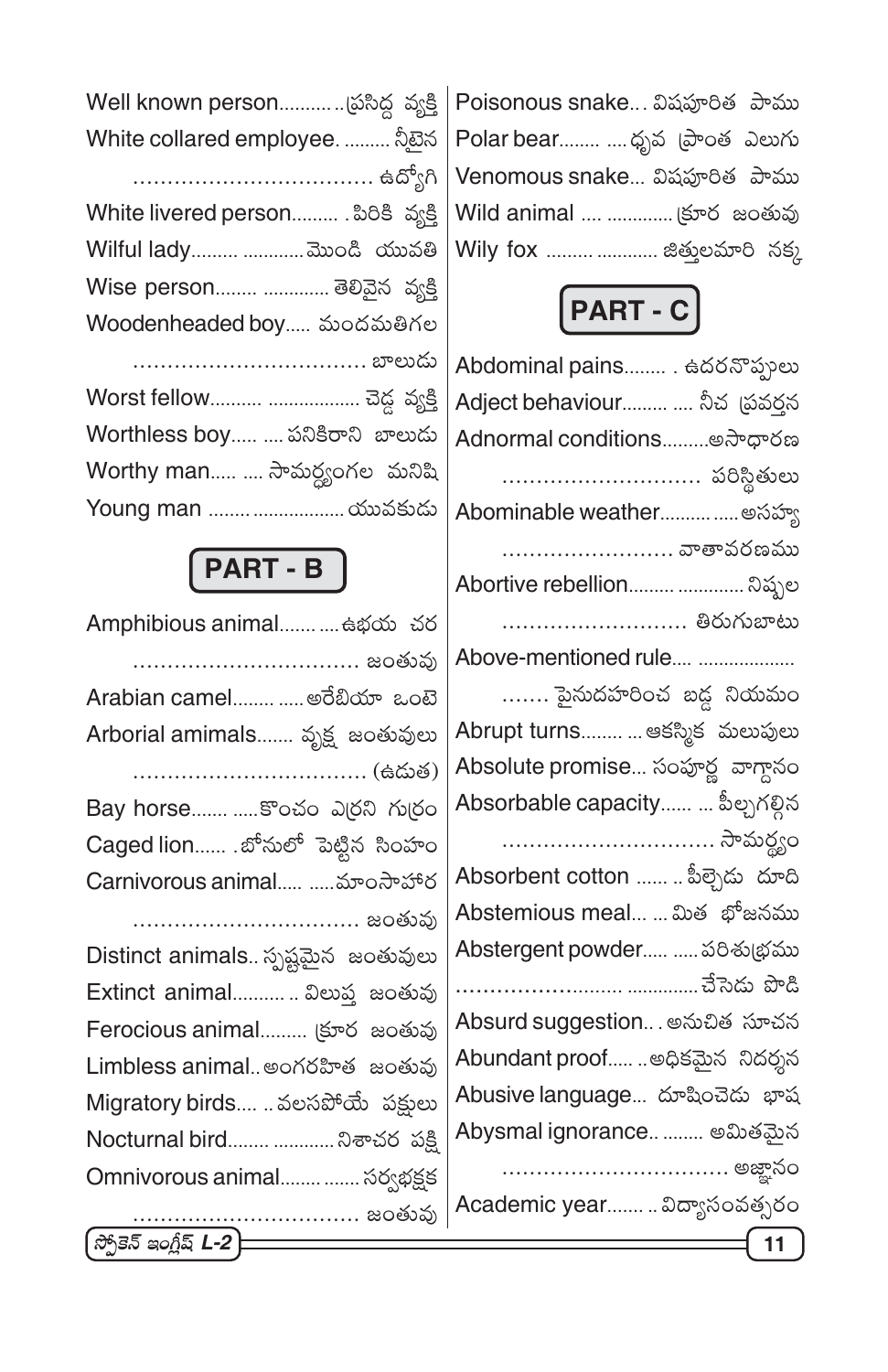| Accelerative agent గమనవేగాన్ని      | Affectionate looks (పేమగలచూపులు            |
|-------------------------------------|--------------------------------------------|
| వృద్ధిచేసే కారకము                   | Affluent circumstances xxs                 |
| Acceptable truth .అంగీకరింపదగిన     | పరిస్థితులు                                |
|                                     | Agreeable voice. మనోజ్ఞమైన                 |
| Accidental meeting ఆకస్మిక కలయిక    | కంఠస్వరం                                   |
| Accomplished fact నెరవేర్చబడిన      | Aimless travel లక్ష్యంలేని 'ప్రయాణం        |
| వాస్తవం                             | Airtight packing . ಗಾಲಿವೌರನಿ ಪೌಟ್ಲಾಂ       |
| Accurate scalesకచ్చితమైన కొలతలు     | Airy room  గాలివీచెడి గది                  |
| Active brain  చుఱుకైనబుర్ర          | Alien environment  అన్య పరిసరం             |
| Actual position వాస్తవ పరిస్థితి    | Alimentary canal  ఆహారనాళం                 |
| Acute pain  తీ[వమైన నొప్పి          | All weapons  సమస్త ఆయుధాలు                 |
| Additional charges అదనపు బాధ్యతలు   | Allied Powers  మంత్ర శక్తులు               |
| Adequate wage  యుక్తమైన  జీతం       | Alluvial deposits  బం(ුයා බැර              |
| Adhesive tape  అతుక్కొనే  పట్టి     | Alphabetical order అక్షర (కమం              |
| Adjacent rooms  (పక్క గదులు         | Altenate days ఒకటి తర్వాత                  |
| Adjoining bedrooms. ప్రక్కపడక గదులు | ఒకటి రోజులు                                |
| Administrative ability  పరిపాలనా    | Ambitious attempt  అత్యాశతో                |
| సామర్థ్యం                           | కూడిన [పయత్నం                              |
| Admirable behavior  మెచ్చదగిన       | Amicable way సుహృద్భావ మార్గం              |
|                                     | Ample resources.విస్తారమైన వనరులు          |
| Admissible evidence. యోగ్యమైన       | Amusing story  వినోదభరిత  కథ               |
| సాక్ష్యం                            | Ancestral home…… పూర్వీకుల గృహం            |
| Adult educationపయోజన విద్య          | Ancient history పురాతన చరిత్ర              |
| Advanced ideas ఉన్నత  అలోచనలు       | Anguished looks.కలతచెందిన చూపులు           |
| Adverse weather conditions          | Angular pipe కోణముగల గొట్టం                |
| (పతికూల వాతావరణ పరిస్థితులు         | Animal desires  మృగ (పాయమైన                |
| Affable reply సౌహా(ర్ధతతో కూడిన     | కోరికలు                                    |
| సమాధానము                            | Animated cartoon film చలనముగల              |
| Affected politeness. కృత్రిమమైన     | బొమ్మల సినిమా                              |
|                                     | మర్యాద   Annual exams సాంవత్సరిక  పరీక్షలు |
| 12                                  | [యర్రా సత్యనారాయణ]                         |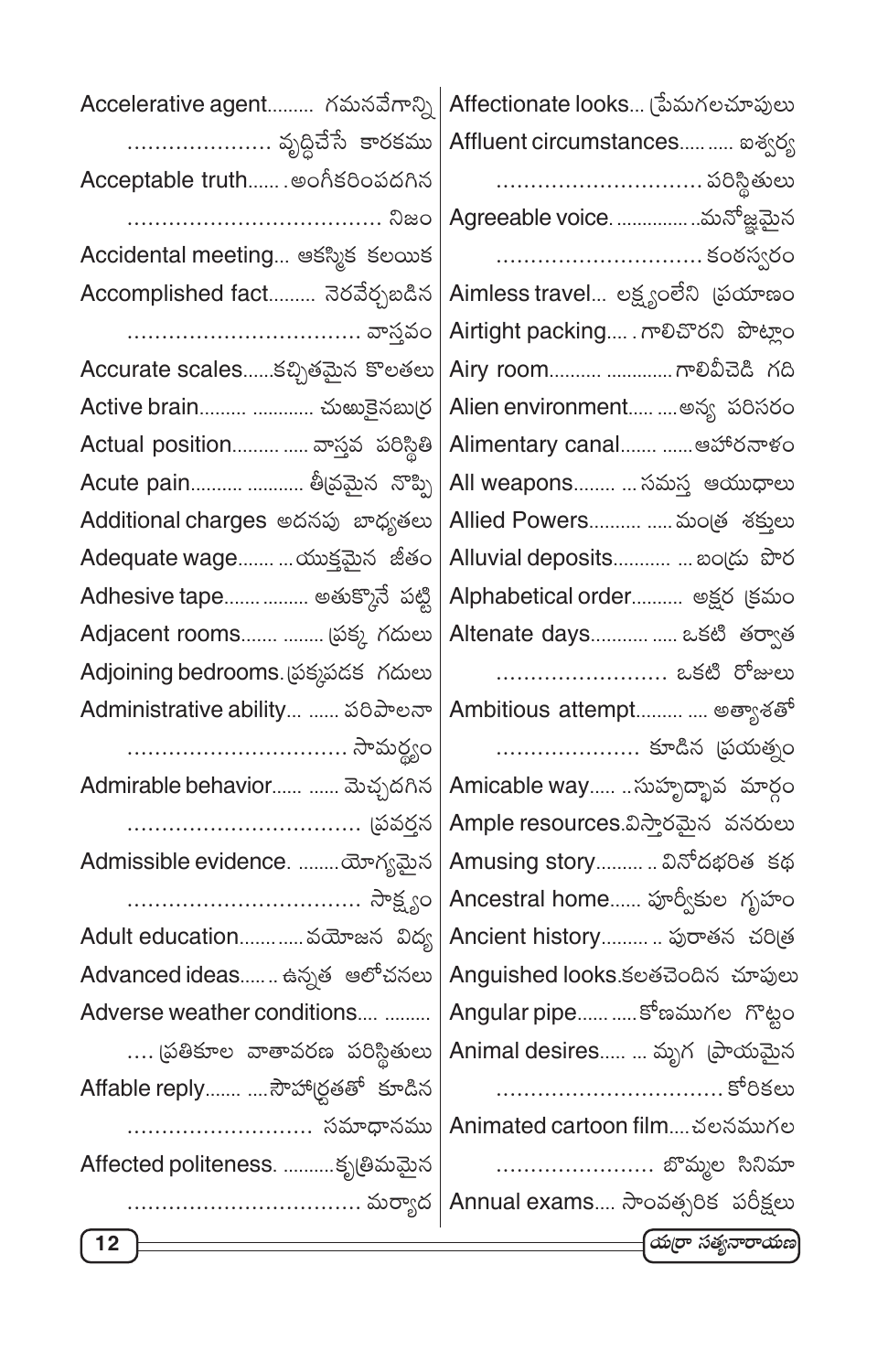| Annular foot-path.వలయాకార కాలిబాట         | Audible voice  వినబడునట్టి ధ్వని        |
|-------------------------------------------|-----------------------------------------|
| Anomalous verb విభిన్నమైన క్రియలు         | Auditory nerve (శవణేం(దియ నరం           |
| Anonymous gift అనామక బహుమతి               | Auspicious day  శుభ దినము               |
| Another example . వేరొక ఉదాహరణ            | Authentic news.(పామాణికమైన వార్తలు      |
| Answerable letter సమాధానమీయదగ్గ           | Automatic watchఆటోమేటిక్ గడియారం        |
|                                           | Auxiliary troops  సహాయక బలగాలు          |
| Antibiotic capsule . అంటి బయాటిక్         | Average weight  సగటు బరువు              |
|                                           | Awful hand writting  భయంకరమైన           |
| Anticipatory bail .ముందస్తు  జామీను       | చేతిమ్రాత                               |
| Antique style  వింతైన విధము               | Awkward shape  వికారమైన  రూపం           |
| Antiseptic tabletక్రుళ్ళకుండా చేసెడు      | Backward classes  వెనుకబడిన             |
|                                           | తరగతులు                                 |
| Antisocial elements  సంఘవి(దోహ            | Baggy style వదులైన విధానము              |
| శక్తులు                                   | Bald head బట్ట తల                       |
| Anxious period. ఆ(తుతగల కాలవ్యవధి         | Baleful looks  దుఃఖ చూపులు              |
| Apologetic letterపశ్చాత్తాప  లేఖ          | Baneful influence హానికరమైన             |
| Apparent in different  స్పష్టమైన  ఉపేక్ష  | పలుకుబడి                                |
| Apposite remark  ಯುಕ್ತಮైನ ವ್ಯಾఖ್ಯ         | Barbarous habits. అనాగరిక అలవాట్లు      |
| Appropriate word తగిన పదం                 | Bare foot పట్టి కాళ్ళు                  |
| Apt remark  తగిన వ్యాఖ్య                  | Barren discussion  ఫలింపని చర్చ         |
| Aqueous plant నీటి మొక్క                  | Baseless fears నిరాధారమైన భయాలు         |
| Aromatic bark సుగంధ బెరడు                 | Beastly weather. (కూర వాతావరణము         |
| Arrogant tone  గర్వంగల స్వరం              | Beautiful dress… … అందమైన  దుస్తులు     |
| Articular pains  కీళ్ళ నొప్పులు           | Belligerent powersపోరాడుతున్న శక్తులు   |
| Artificial tears ……… … కృత్రిమ  కన్నీళ్ళు | Best dinner ఉత్తమమైన భోజనం              |
| Asexual reproductionఅలైంగిక (పత్యుత్పత్తి | Better chanceమంచి అవకాశం                |
| Atomic power  అణుశక్తి                    | Biblical style…  బైబిలు వంటి విధానం     |
| Atrocious crime  అతి దుష్ట నేరం           | Billingual script  ద్విభాషా 'వాత 'ప్రతి |
| Attached bathroom   జతపరచిన               | Bilious complaints పిత్త సంబంధ          |
| స్నానాలగది                                | సమస్యలు                                 |

(స్పోకెన్ ఇంగ్లీష్ L-2)